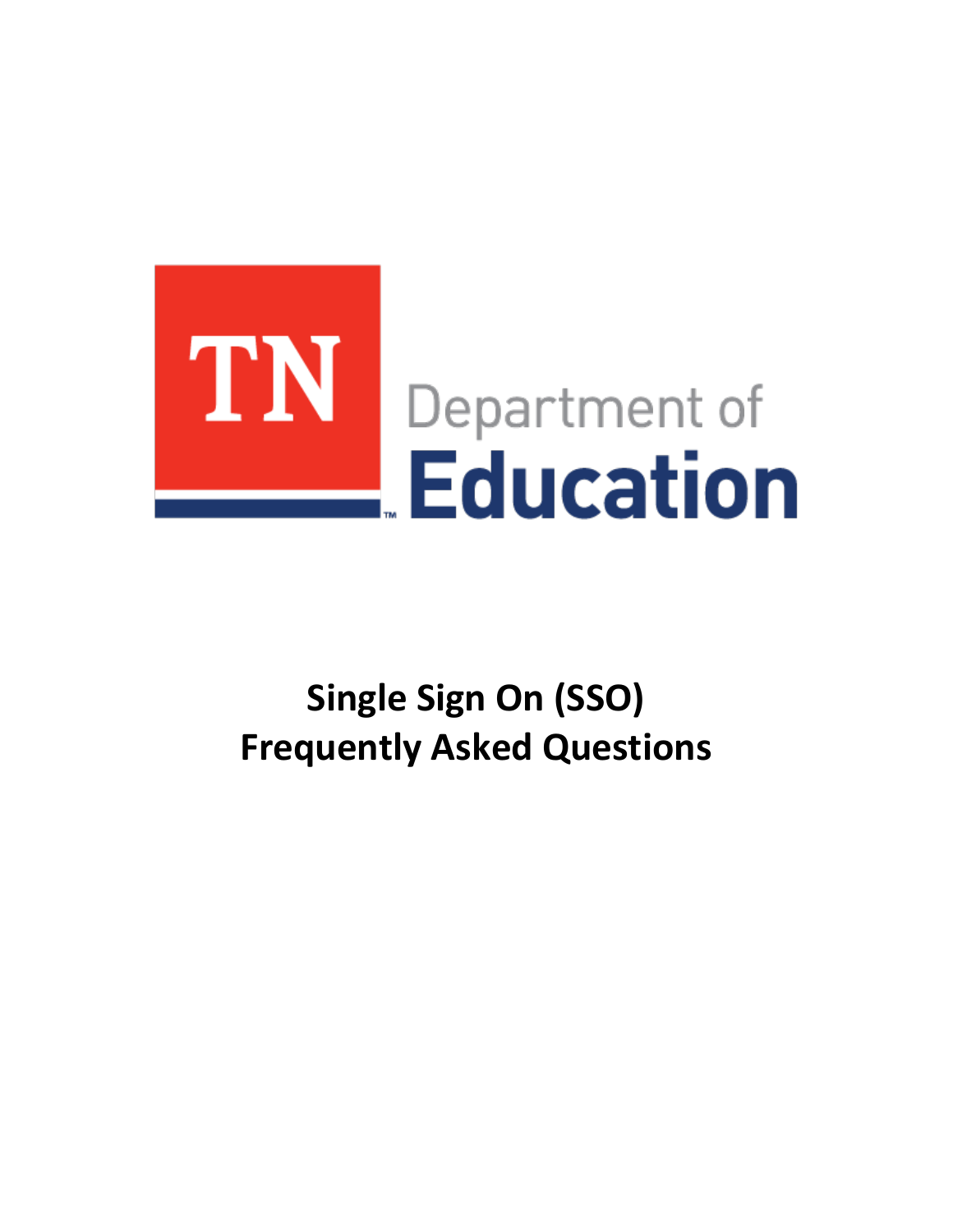

# *Table of Contents*

| <b>Table of Contents</b>                                                                                  | 2 |
|-----------------------------------------------------------------------------------------------------------|---|
|                                                                                                           |   |
| $Log In - General$                                                                                        |   |
| How do I access the SSO log in page?                                                                      | 4 |
| How do I log in to the SSO page?                                                                          | 4 |
| What are the expectations for logging in to SSO?                                                          | 4 |
| How will the current version of SSO differ from SSO V2.0?                                                 | 4 |
| I have never logged in before, when should I anticipate receiving my welcome email?                       | 4 |
| How long will the temporary password last?                                                                | 4 |
|                                                                                                           |   |
| $Log In - Technical$                                                                                      |   |
| After launch date, if TDOE receives Ed-Fi staff data, when should the user expect to receive a welcome    |   |
| email?                                                                                                    |   |
| What email domain will the welcome email come from?                                                       | 5 |
| What is contained in the welcome email?                                                                   | 5 |
| If a user has two SSO accounts-one personal and one for TDOE-may the user use their personal SSO          |   |
| account to log in to SSO V2.0?                                                                            | 6 |
|                                                                                                           |   |
| Security – General                                                                                        |   |
| What's going to happen to an existing SSO account?                                                        | 7 |
| How does Multi-Factor Authentication (MFA) work?                                                          | 7 |
| What are the requirements for MFA?                                                                        | 7 |
| After the first log-in attempt, how many times will MFA be required to access SSO?                        | 7 |
| What is the session time-out length?                                                                      | 7 |
|                                                                                                           |   |
| Security – Technical                                                                                      |   |
| Who will have access to the SSO User List?                                                                | 8 |
| How does a user reset their password?                                                                     | 8 |
| How may an Orion account be deactivated?                                                                  | 8 |
| How will Orion accounts be deactivated for when staff no longer works in a district/school?               | 8 |
| If Legacy app is locked, will that take way current SSO items?                                            | 8 |
|                                                                                                           |   |
| <b>Password Requirements</b>                                                                              |   |
| Catalogue theory development of the property of the best containing and the set of one of the property of |   |

| Why are there four categories, instead of 3, regarding password requirements?          | Q |
|----------------------------------------------------------------------------------------|---|
| Why is there a minimum of 8 characters in a password?                                  | q |
| Why are there a maximum of 15 characters?                                              | q |
| Why do I need an uppercase, lowercase, special character, and a number in my password? | a |
| Do these password changes apply to everyone?                                           | q |
| Why do I need to change my password now, when I just changed it recently?              | a |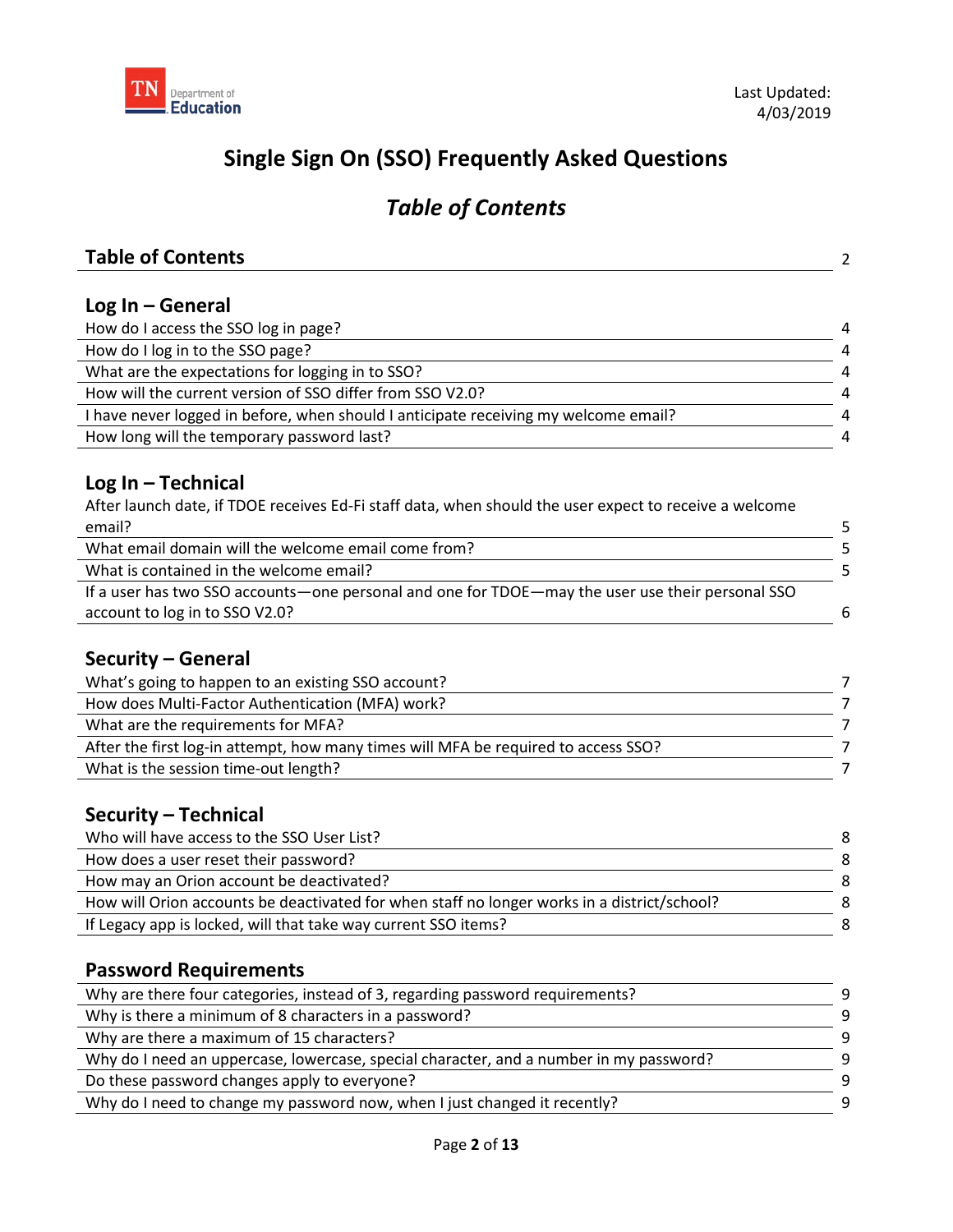

| Why does my password expire after 90 days?                         |    |
|--------------------------------------------------------------------|----|
| What do I do after 90 days?                                        |    |
| Why do I need to change my temporary password when I first log in? | 10 |
| What do I do if my account is locked?                              | 10 |
| I haven't logged on in 13 months or over, what do I do now?        | 10 |

### **Usage – General**

| How does a user access the SSO Informational page?                                                   | 11 |
|------------------------------------------------------------------------------------------------------|----|
| What browsers are supported by Orion V2.0?                                                           | 11 |
| What programs/tiles/apps have been integrated with SSO V2.0?                                         | 11 |
| Will the tile images display the same in SSO V2.0 as in prior versions?                              | 11 |
| What is the TNShare app?                                                                             | 11 |
| What does a user do if a tile does not launch as expected?                                           | 11 |
| Within prior versions of SSO, a user used to reset their cache, does this process need to occur now? | 11 |
| Why do I not see "reset cache" as an option?                                                         | 11 |
|                                                                                                      |    |

### **Usage – Technical**

| After launch of SSO V2.0, what will happen to a user's account?                                             | 12 |
|-------------------------------------------------------------------------------------------------------------|----|
| If a user does not see all the tiles they are supposed to see (based on prior application authentication),  | 12 |
| what does the user do?                                                                                      |    |
| How will Orion SSO work with local (school/district based) SSO platforms? Are these two integrated?         | 12 |
| How does a (qualified) user access the SSO User List?                                                       | 12 |
| Within the SSO User List, there is a "Status" column. What does this mean?                                  | 12 |
| Scenario: If a user works in one district but in multiple schools, how many SSO accounts will the user      | 12 |
| receive?                                                                                                    |    |
| Scenario: If a user works for two different school districts, how many SSO accounts will the user receive?  | 12 |
| Scenario: If a teacher works as an assistant principal, how do Orion roles work with integrated application |    |
| roles?                                                                                                      | 13 |
|                                                                                                             |    |

Further details related to each question may be forward to the District Technology Service Desk at: [dt.support@tn.gov.](mailto:dt.support@tn.gov)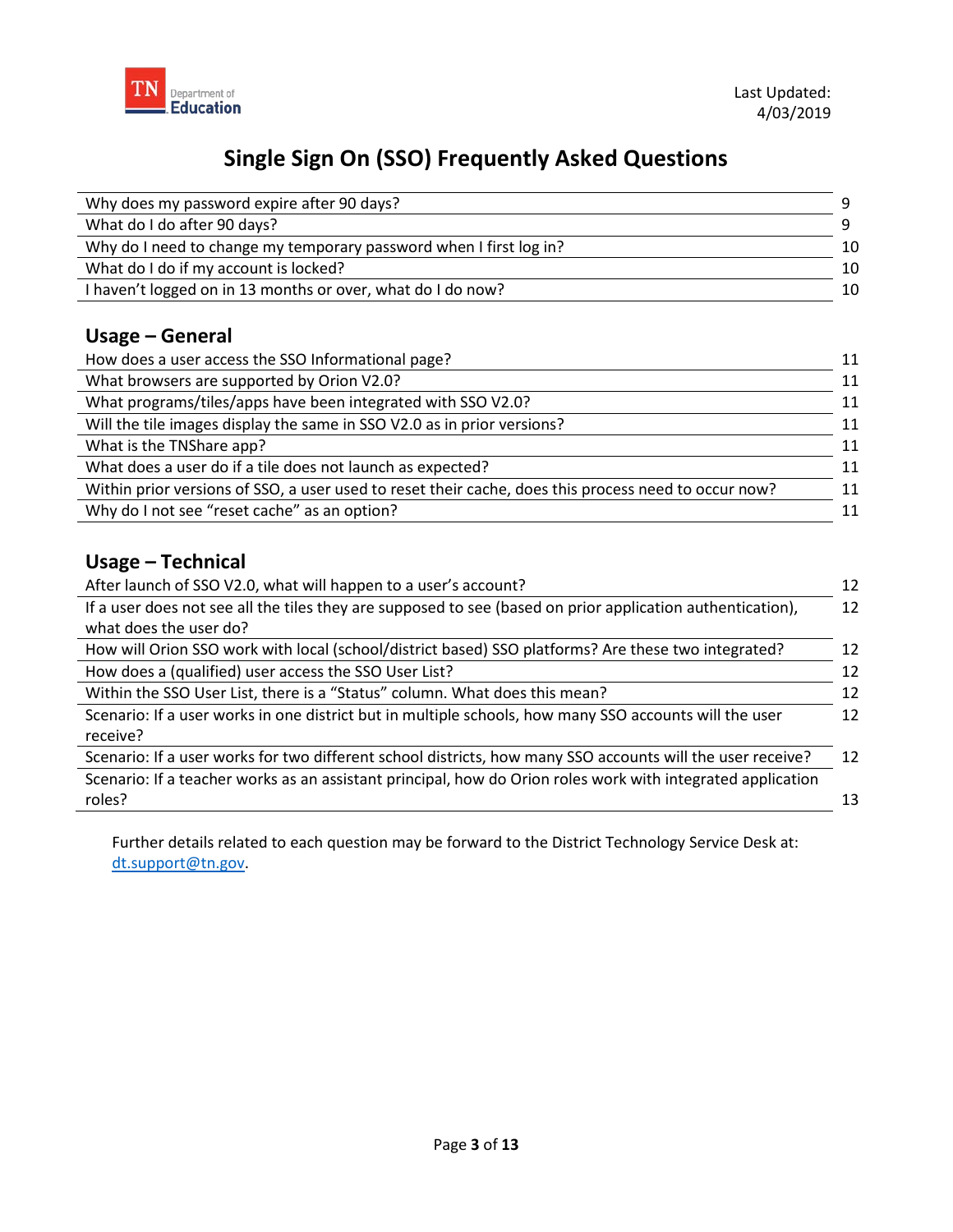

### *Log-In – General*

#### **1) How do I access the SSO log in page?**

The SSO log in page may be accessed at: [https://tneducation.net](https://tneducation.net/) OR [https://orion.tneducation.net](https://orion.tneducation.net/)

### **2) How do I log in to the SSO page?**

Navigate to the SSO Log In page at: [https://tneducation.net](https://tneducation.net/) O[R https://orion.tneducation.net.](https://orion.tneducation.net/) Use the SSO email provided and MFA credentials (mobile number and alternate email).

### **3) What are the expectations for logging in to SSO?**

In order to enhance user security, TDOE has implemented a two-step log-in authorization process (also known as Multi-Factor Authentication or MFA). The user will first need to enter their password, then request an authentication code be sent to their mobile device or email. Upon entering the authentication code, the user will be logged into the system.

### **4) How will the current version of SSO differ from SSO V2.0?**

Logging into V2 from V1 is a seamless process. Once V2 is launched, V1.0 will cease to be operational, however the user will log into V2 as if it were V1. The user should see the same information as if they were in V1. If there are any issues with app access or log in, please contact the District Technology Service Desk at[: dt.support@tn.gov.](mailto:dt.support@tn.gov)

#### **5) I have never logged in before, when should I anticipate receiving my welcome email?** If a user has submitted all Ed-Fi information via their SIS package, then the system will automatically send a welcome email to those users who have never logged in before. This email will contain a temporary password to use upon the first log in attempt.

If the new user does not receive the welcome email, contact the District Technology Service Desk for assistance at: [dt.support@tn.gov.](mailto:dt.support@tn.gov)

### **6) How long will the temporary password last?**

SSO temporary passwords will last up to 14 days.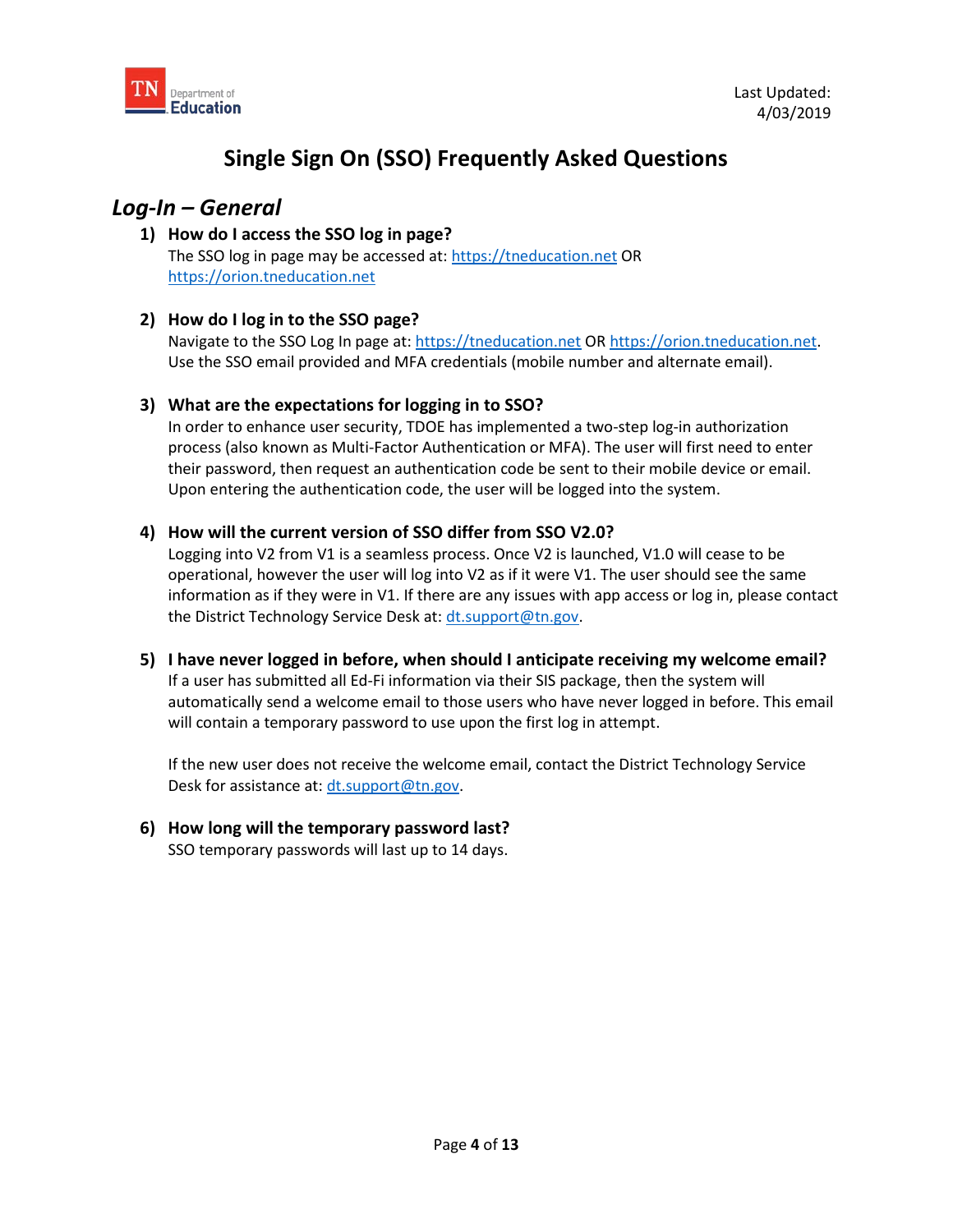

## *Log-In – Technical*

**1) After launch date, if TDOE receives Ed-Fi staff data, when should the user expect to receive a welcome email?** 

Once the Ed-Fi data is submitted to the state, the user may expect to see the welcome email within the next 24 hours. At present, the user provisioning list is consistently scanned throughout a 24 hour period for new users and is coded to automatically send a welcome email to new users.

#### **2) What email domain will the welcome email come from?**

The welcome email will come from the email: [security@tnedu.gov](mailto:security@tnedu.gov) .

#### **3) What is contained in the welcome email?**

The welcome email received will vary pending the user's status (IE: a new user, existing user being resent credentials, password updates, etc.). However, verbiage inside the email will contain language similar to the following:

Good Morning Jane Q. Public,

As you may have heard, the Tennessee Department of Education has been working on a program called **Single Sign On (SSO)**. SSO allows you to have **only one username and password** that will give you access to all education applications. This will significantly simplify how you will interact with state systems.

Applications will be converted to SSO gradually, starting with eTIGER and other state-owned applications, followed by vendor-hosted applications, like TNCompass and EdTools.

You have been assigned SSO credentials as follows:

**Username:** [jane.public@tneducation.gov](mailto:jane.public@tneducation.gov) **Temporary password:** Rdwx345

#### **Here are your next steps:**

- Open a new Browser window and go to [https://tneducation.net.](https://tneducation.net/)
- Log in using the username and temporary password provided in this email.
- After logging in, you will be prompted to change your temporary password to a new, secure password of your choosing. Please note that the requirements for your new password are as follows:
- The password must be between 8 and 16 characters
- The password must contain at least 1 number
- The password must contain at least 1 special character and 1 capital letter

• Once you have updated your password, you will then be asked to complete a Multi-Factor Authentication challenge.

• Once you have completed these steps, you will see a dashboard of icons representing the various state applications that are linked to your account.

• It's possible that you may not see any applications (tiles) listed on your Orion dashboard. Please check back often by logging-in to your Orion account. New applications (tiles) will be added periodically as they are integrated with Orion.

• If you do not currently have applications (tiles) listed on your Orion dashboard, and you feel this is an error, please contact your District EIS Supervisor or the District Technology Service Desk at [DT.Support@tn.gov](mailto:DT.Support@tn.gov)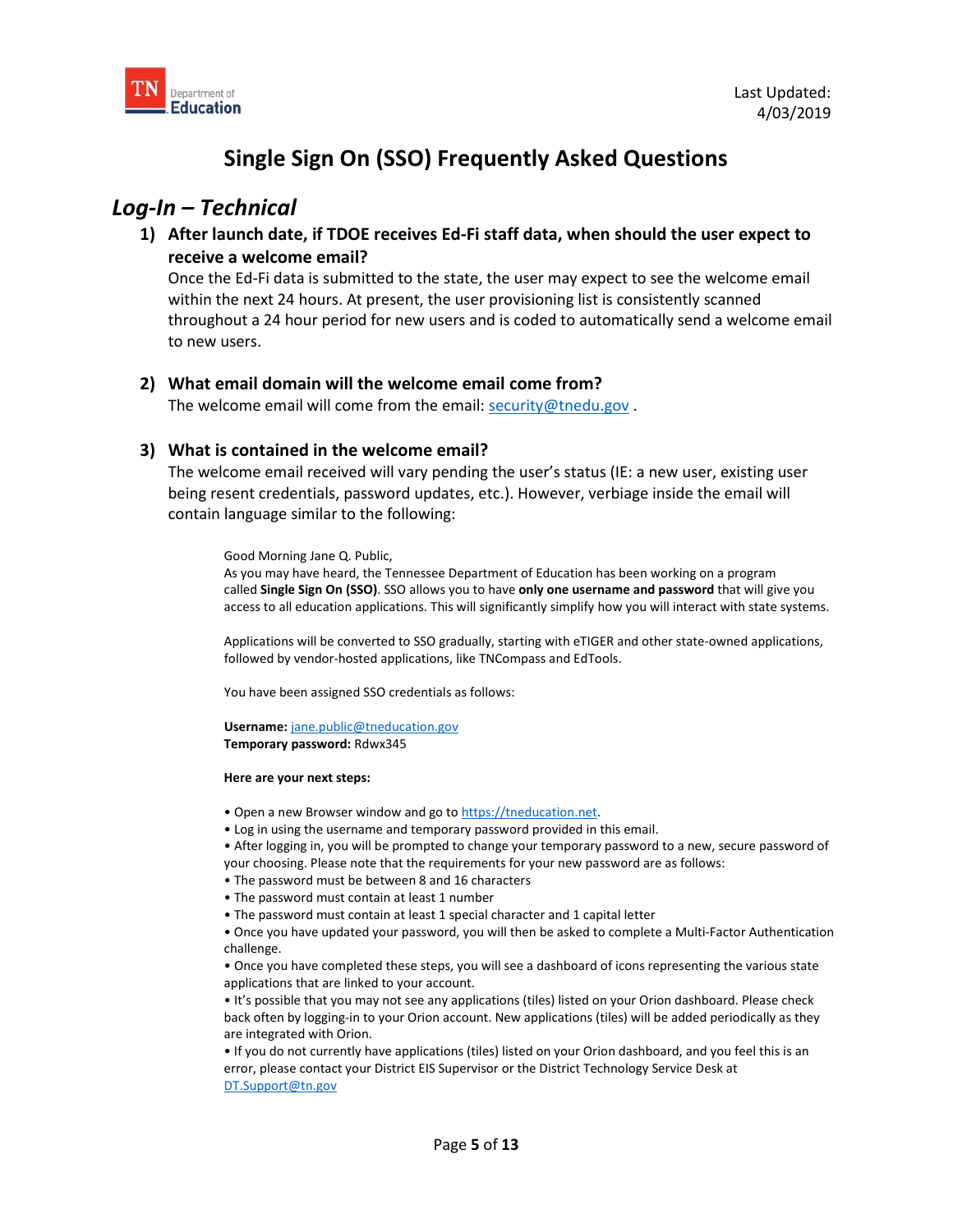

• If you are having any difficulties with your Single Sign On (SSO) experience, please email [DT.Support@tn.gov](mailto:DT.Support@tn.gov)

Thank you for helping the Tennessee Department of Education implement Single Sign On across the state.

**4) If a user has two Microsoft based SSO accounts—one personal and one for TDOE may the user use their personal SSO account to log in to SSO V2.0?** No. SSO V2.0 is provisioned (authenticated) to allow ONLY TDOE approved email domains. Personal Microsoft accounts may not be used for logging in to SSO V2.0.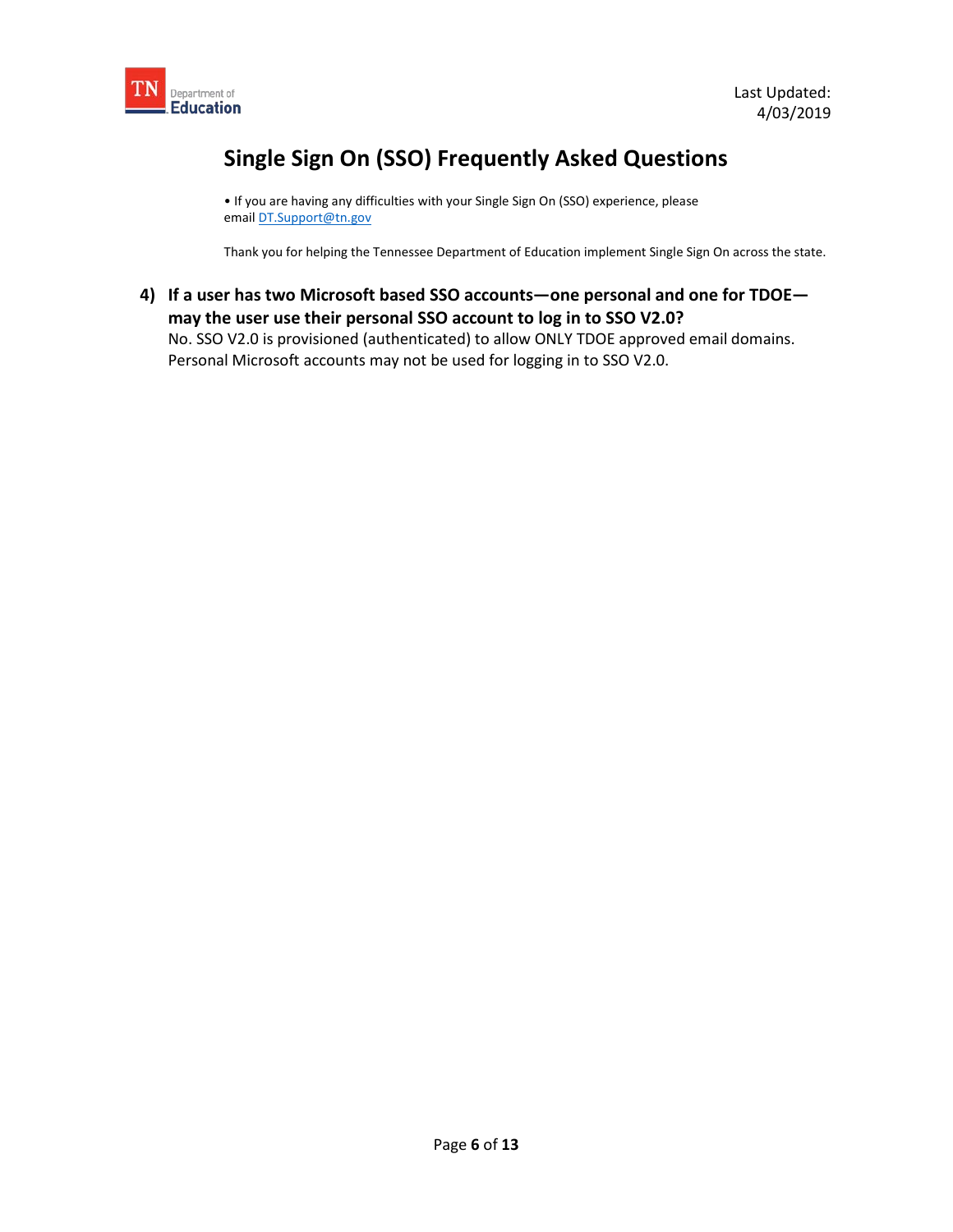

### *Security – General*

#### **1) What's going to happen to an existing SSO account?**

Existing SSO accounts will remain the same with the addition of an updated authentication requirement (MFA).

#### **2) How does Multi-Factor Authentication (MFA) work?**

MFA or "Multi-Factor Authentication" is a two-step log in process that enhances security to the log in procedure. Upon creation of an account, the user will need to ensure that their password is created. After entering the password, the user will need to enter a mobile phone number. Upon entry and hitting "Submit", the user will receive a code to the mobile phone number (or alternate email if that is selected) and will need this code in order to log in. Successfully completion of this process is considered the second step of the multi-factor authentication procedure.

#### **3) What are the requirements for MFA?**

MFA or "Multi-Factor Authentication" requires two criteria:

- A. Phone Number (mobile)
- B. Secondary email
- **4) After the first log-in attempt, how many times will MFA be required to access SSO?**  MFA will be initiated in two scenarios:
	- A. If the user deletes their cookies
	- B. If the MFA cookie stored on the local user machine is older than 90 days

#### **5) What is the session time-out length?**

The current session time-out rate is set to 20 minutes.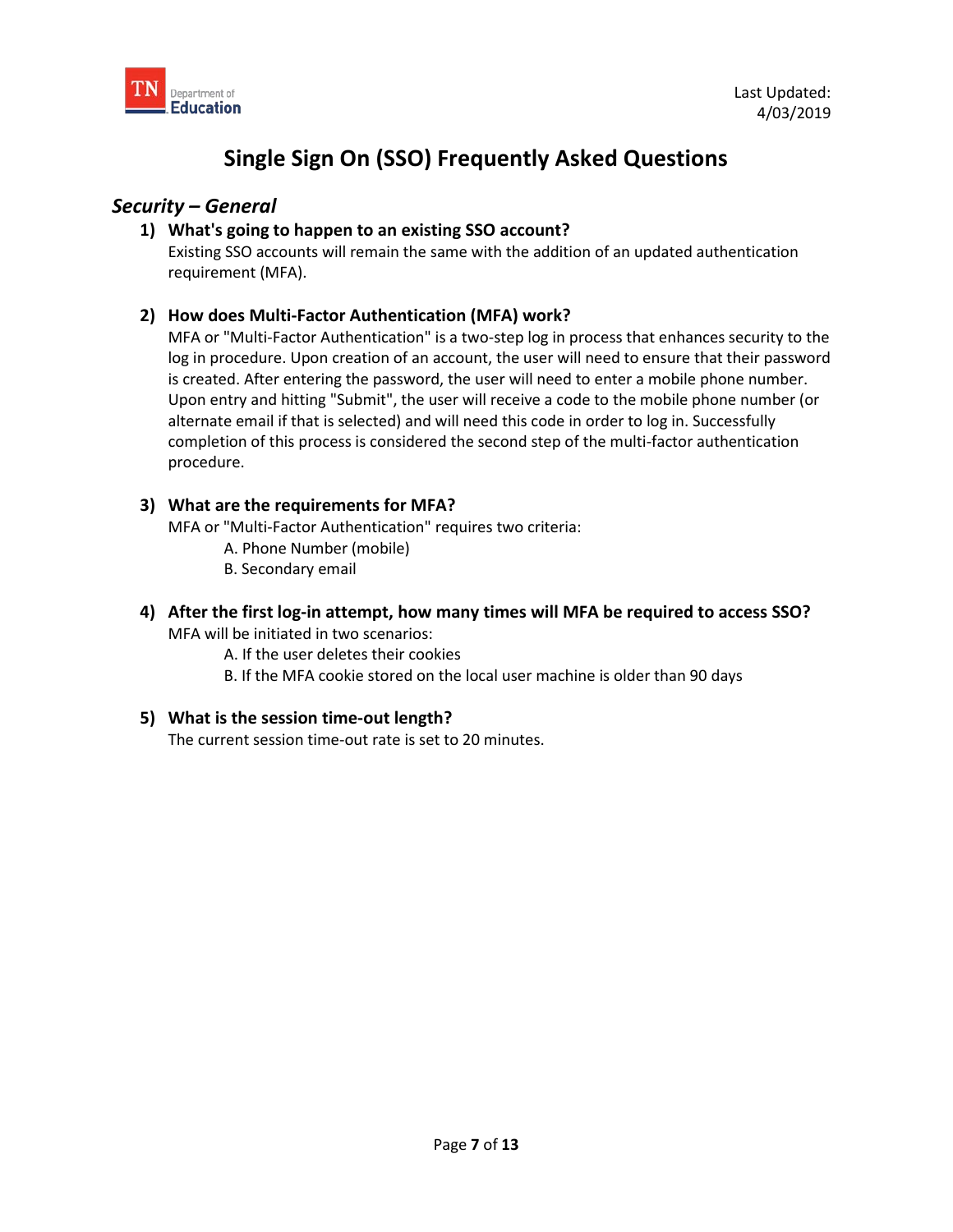

### *Security – Technical*

#### **1) Who will have access to the SSO User List?**

The SSO User List is active only to those users who have DST\_AA EIS Production access.

#### **2) How does a user reset their password?**

A user may reset their password by going through the following steps:

A. Navigate to the SSO log in page at: [https://tneducation.net](https://tneducation.net/) OR

[https://orion.tneducation.net,](https://orion.tneducation.net/) enter your user name and select "Next"

B. Select the "Forgot my password" text below the password field

\*Note: if this does not display automatically, enter and submit random data in the password field to open the password reset window.

C. Follow the onscreen prompts to reset password. These prompts are generated by Microsoft's Azure Active Directory and cannot be edited by TDOE.

D. Upon completion of following prompts, navigate to the SSO login page and use the updated information (password) provided in Microsoft's Azure Active Directory to log in with the new password credentials.

#### **3) How may an Orion account be deactivated?**

Accounts may be deactivated in one of three ways:

A. With submission of the staff data to the SIS Vendor, the information must include the staff's end date. When the end date occurs, the system will automatically disable the user's account and render it inactive.

B. The Help Desk Agent deactivates the user's account via the "Edit User" window of the "Manage Users" section of SSO and selecting "Disable".

*C. If the user does not log in after 13 months, the account is automatically deactivated.*

### **4) How will Orion accounts be deactivated when a staff member no longer works in a district/school?**

When a staff member no longer works in a district/school, the account may be deactivated one of two ways:

A. With submission of the staff data to the SIS Vendor, the information must include the staff's employment end date. When the end date occurs, the system will automatically disable the user's account and render it inactive.

B. If the user does not log in after 13 months, the account is automatically deactivated

#### **5) If Legacy app is locked, will that take away current SSO credentials?**

If a single Legacy app is locked, it will NOT take away the SSO account access, however the locked app's tile will disappear. The user will simply not be able to access the locked app. \*Note: in order to unlock the app, the user will need to email the District Technology Service Desk at: [dt.support@tn.gov.](mailto:dt.support@tn.gov)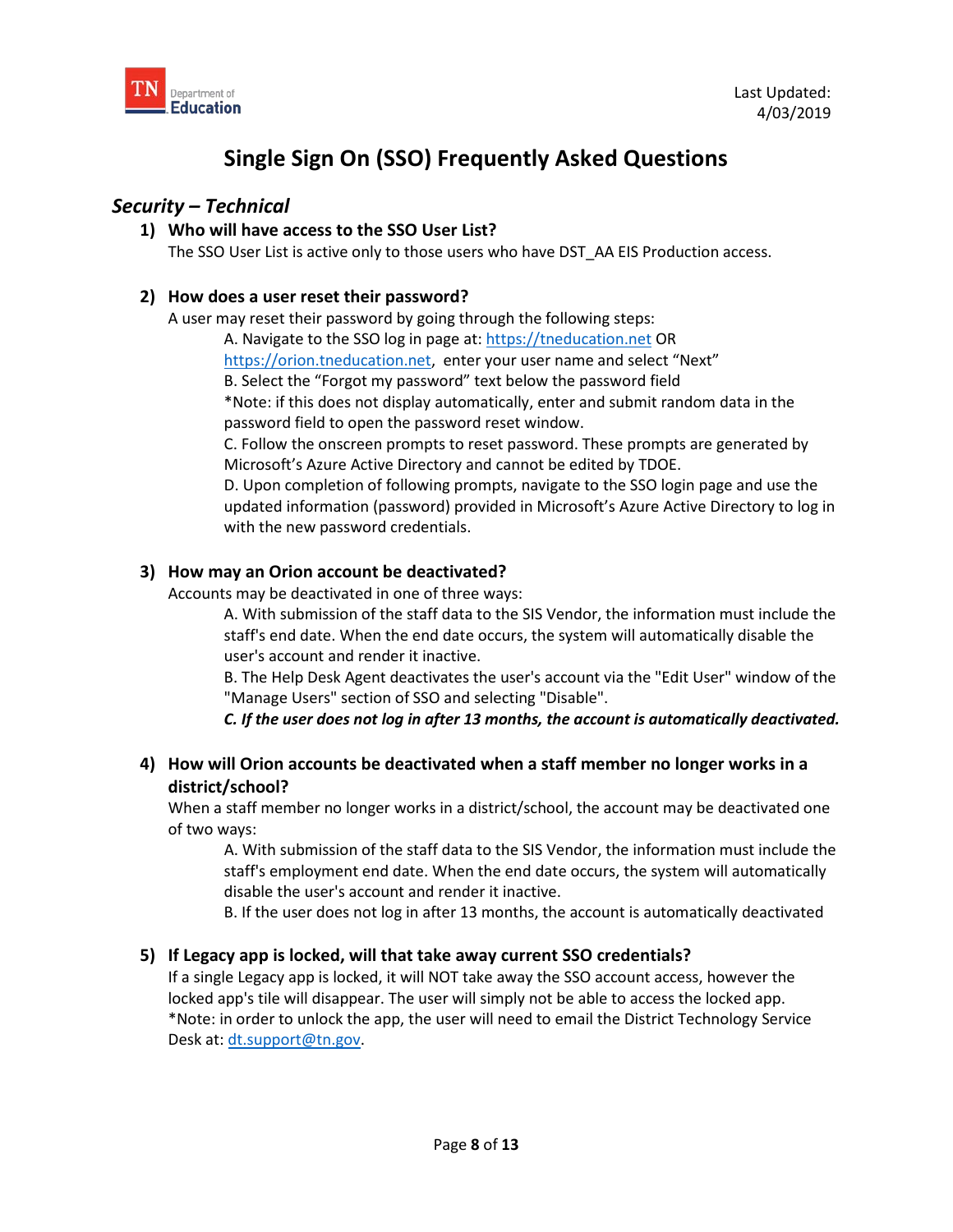

### *Password Requirements*

- **1) Why are there four categories, instead of 3, regarding password requirements?**  Industry best practices for data security standards designate a total of 5 categories regarding password requirements with a minimum usage of 3 required. TDOE has decided to adopt 4 of the 5 categories in order to provide a password complexity level that satisfies all FERPA strengthened security specifications.
- **2) Why is there a minimum of 8 characters in a password?** Industry best practices for data security standards designate a minimum of 8 characters to ensure minimum strength necessary for password security.

#### **3) Why are there a maximum of 15 characters?**

EIS' database supports a max of 15 characters, so in order to remain consistent with current database capabilities, the character limit is set to 15 characters.

**4) Why do I need an uppercase, lowercase, special character, and a number in my password?** 

To strengthen security requirements that comply with FERPA, these changes are necessary for password security.

#### **5) Do these password changes apply to everyone?**

Yes, in order to comply with industry best practices for data security standards and FERPA's strengthened security requirements, all password changes must apply to everyone.

#### **6) Why do I need to change my password now, when I just changed it recently?**

In order to best manage the security of all users with an active TDOE account, all users must comply with the password requirements set forth by TDOE at the designated time scheduled. This will allow all users to maintain the same security status or activity regarding password requirements and ensure all users comply with governing regulations and policies.

#### **7) Why does my password expire after 90 days?**

Industry best practices for data security standards designate a maximum of 90 days for an active password to ensure minimum strength necessary for password security. Any user ID that has a password is over 90 days old will be changed to a suspend status.

#### **8) What do I do after 90 days?**

The system will prompt the user to create and enter a new password based upon the requirements set forth by STS and TDOE policy on password security. For additional assistance please contact your District EIS Supervisor.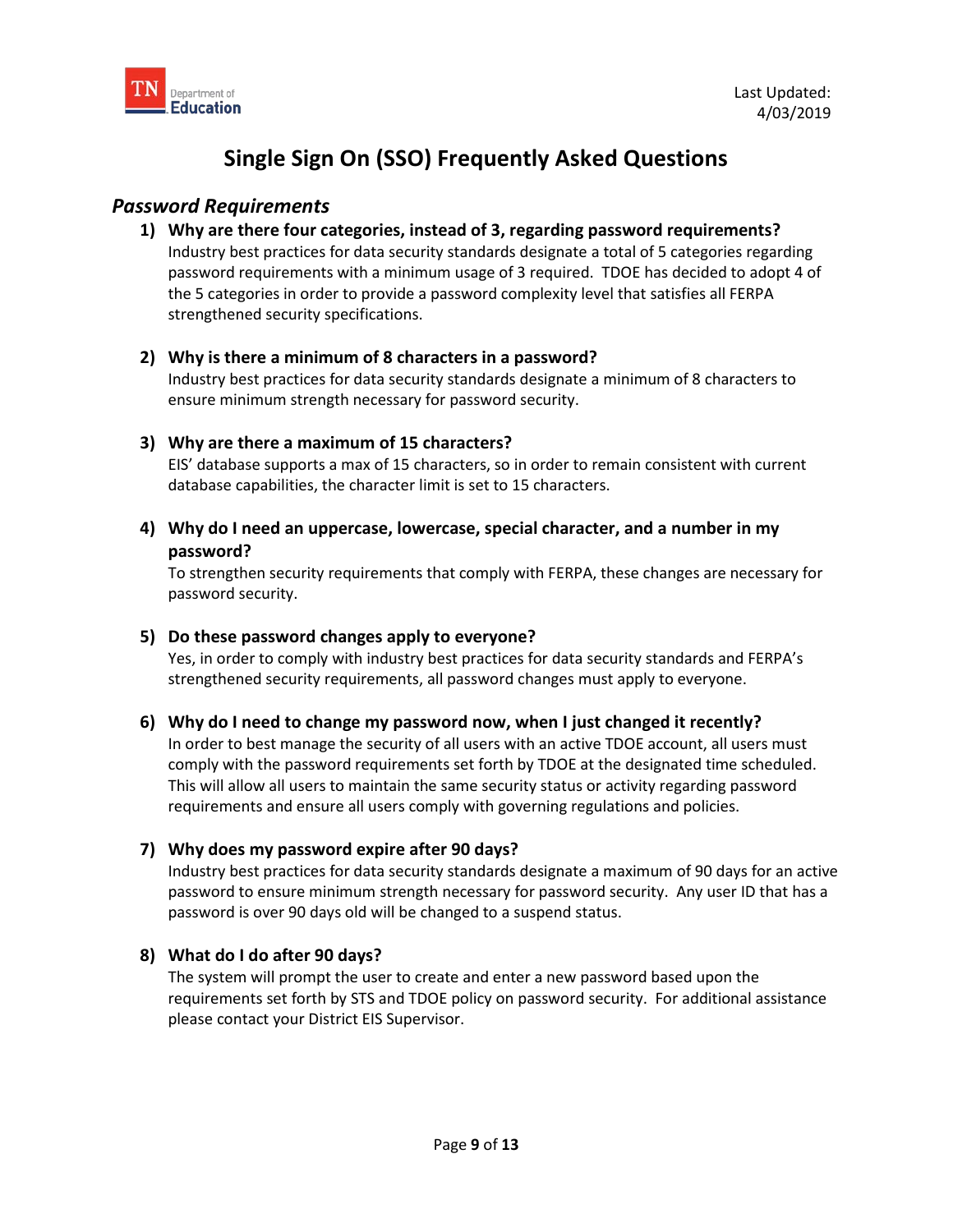

#### **9) Why do I need to change my temporary password when I first log in?**

The temporary password is an auto-generated password used to allow temporary activation for the user's account. As part of the next login attempt, the user will need to create a new password in order to comply with password requirements as set forth within TDOE password requirement documentation.

#### **10) What do I do if my account is locked?**

Passwords can become locked by entering 4 unsuccessful password change attempts. In order to unlock your account you must email the District Technology Service Desk at [dt.support@tn.gov](mailto:dt.support@tn.gov) for unlock assistance.

#### **11) I haven't logged on in 13 months or over, what do I do now?**

Your account is in an inactive status. Please contact your District EIS Supervisor to complete a TDOE access form.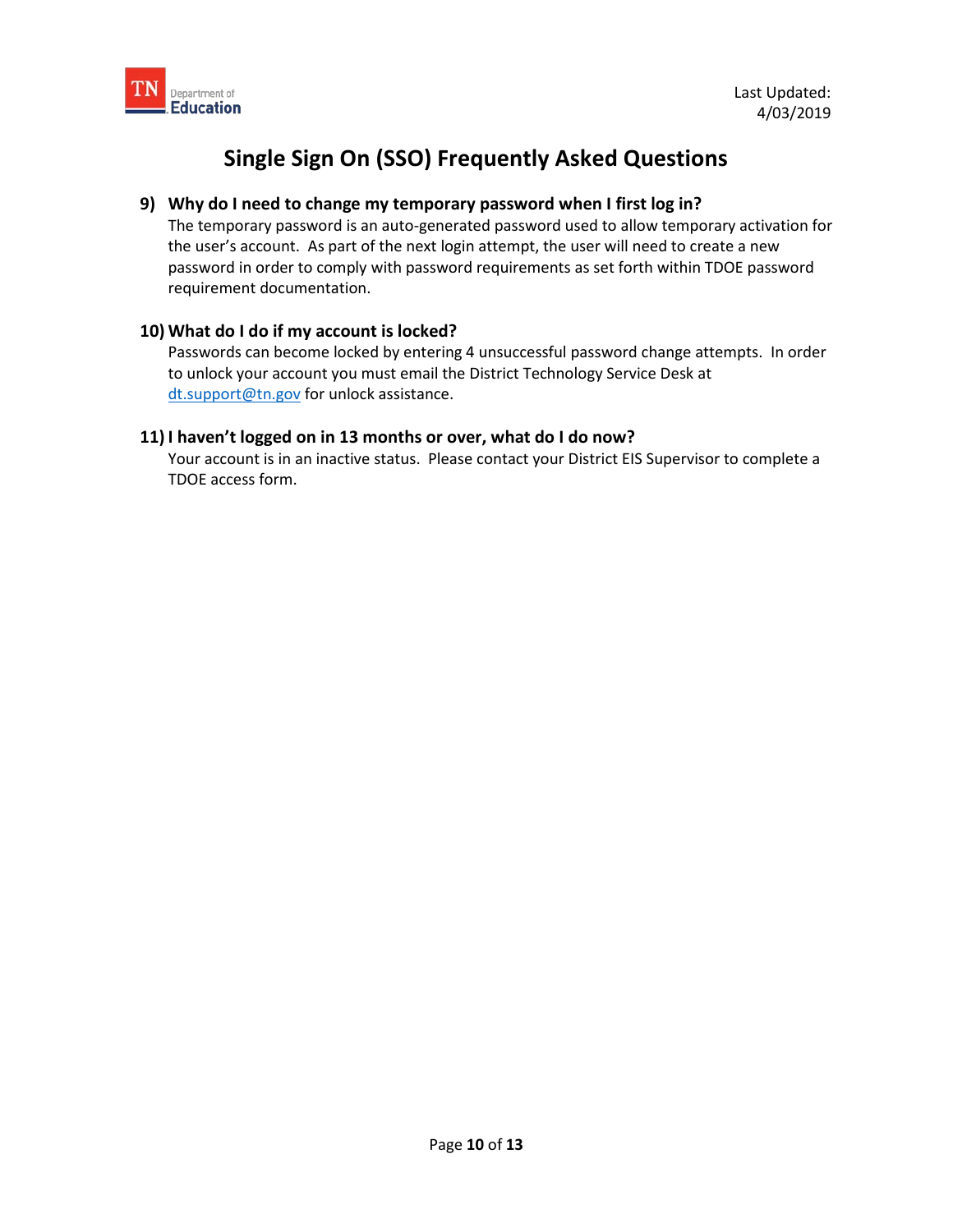

### *Usage – General*

- **1) How does a user access the SSO Informational page?** The SSO informational page may be accessed at[: https://www.tn.gov/education/district](https://www.tn.gov/education/district-technology/single-sign-on--sso.html)[technology/single-sign-on--sso.html](https://www.tn.gov/education/district-technology/single-sign-on--sso.html)
- **2) What browsers are supported by Orion V2.0?** All major browsers are supported within Orion V2.0, including: Chrome, Firefox, Safari 12.1.1 (13607.2.6.1.2), and Edge.
- **3) What programs/tiles/apps have been integrated with SSO V2.0?** A complete list of applications integrated within SSO may be found at: <https://www.tn.gov/education/district-technology/single-sign-on--sso.html>
- **4) Will the tile images display the same in SSO V2.0 as in prior versions?** Yes, the tiles for SSO V2.0 will display the same as in prior versions.

#### **5) What is the TNShare app?**

TNShare is an app that integrates with Microsoft SharePoint, which is a storage application that allows secure sharing of documents and information between districts and the TDOE.

#### **6) What does a user do if a tile does not launch as expected?**

If a tile does not launch, please contact your District EIS Supervisor. Please be prepared to provide a screenshot of the error message or description of the issue.

If the District EIS Supervisor needs additional assistance, they may contact the District Technology Service Desk at[: dt.support@tn.gov.](mailto:dt.support@tn.gov)

**7) Within prior versions of SSO, a user was allowed to reset their cache, does this process need to occur now?**

The need to reset cache is no longer needed. Due to the infrastructure improvements of the new SSO environment, resetting cache is no longer necessary.

#### **8) Why do I not see "reset cache" as an option?**

Compared to the original version of SSO, the need to reset cache is no longer needed. In short, the Time To Live (TTL) schedules for the cached files were enhanced and improved, which allowed the ability to remove the need to reset SSO cache.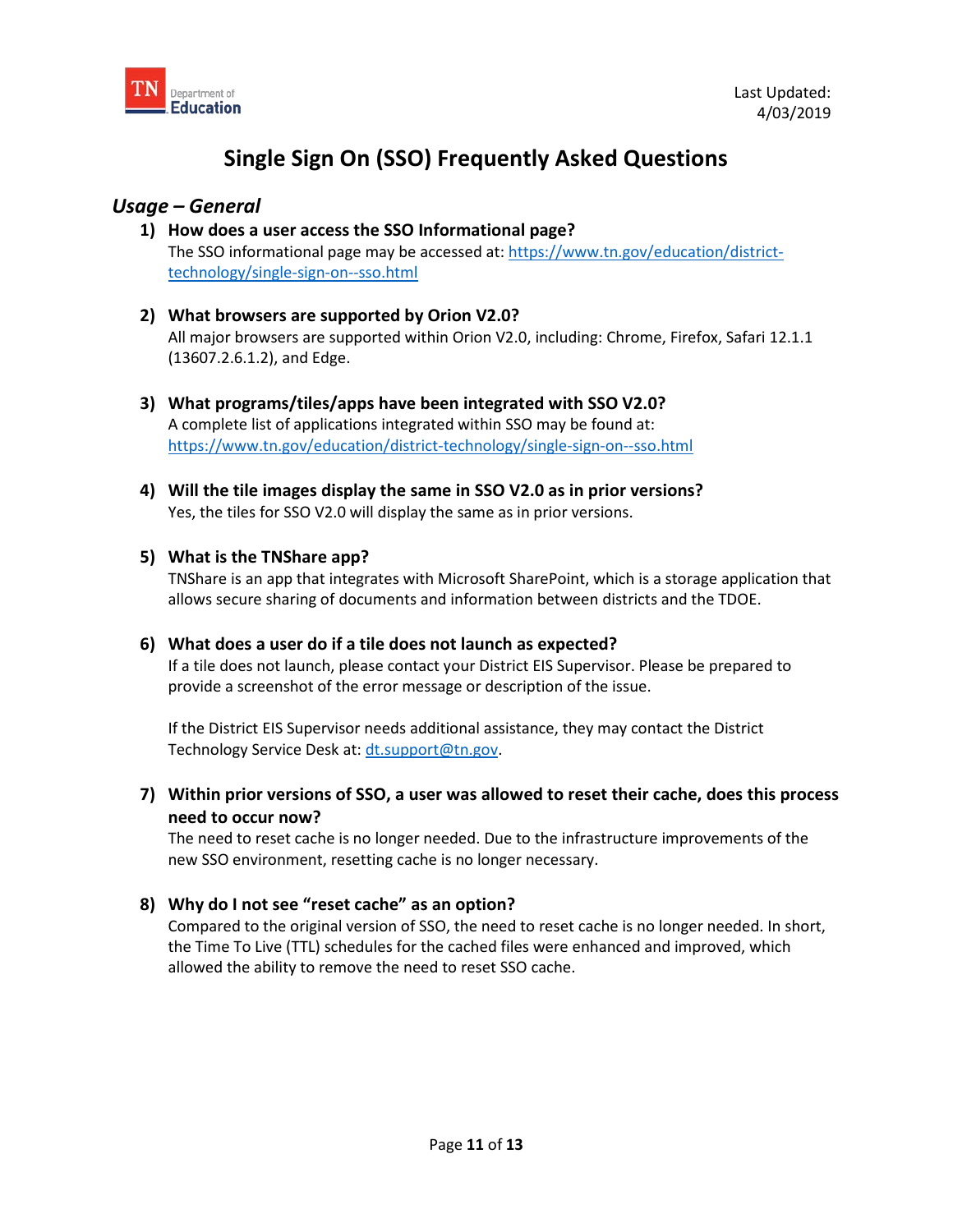

### *Usage – Technical*

**1) After launch of SSO V2.0, what will happen to a user's account?**

When SSO V2.0 launches, the process will be seamless and the user experience will be very similar to previous versions.

**2) If a user does not see all the tiles they are supposed to see (based on prior application authentication), what does the user do?**

If a user doesn't see the tiles they originally had access to, please contact your District EIS Supervisor.

**3) How will Orion SSO work with local (school/district based) SSO platforms? Are these two integrated?**

A user will not be able to log into the TDOE SSO platform and a local SSO platform within the same browser. In order to be logged in at the same time, the user will either need to go into "Incognito Mode" within the same browser or use a different browser to access the alternate SSO platform.

#### **4) How does a (qualified) user access the SSO User List?**

The SSO User List is active only to those users who have DST\_AA EIS Production access. For those who have the appropriate credentials, the SSO User List may be retrieved by logging in and navigating to the "SSO User List" icon in the left-hand navigation toolbar. If the user does not see this icon, please contact the District Technology Service Desk at: [dt.support@tn.gov.](mailto:dt.support@tn.gov)

- **5) Within the SSO User List, there is a "Status" column. What does this mean?** "Status" is an indication of "Active" or "Inactive". If a user is "Inactive", the field will not contain a checkmark. Otherwise, a checkmark will be displayed.
- **6)** *Scenario:* **If a user works in one district but in multiple schools, how many SSO accounts will the user receive?**

If a user works in one district, within multiple schools of that district, and has only one district email address, then the user will have one SSO account.

**7)** *Scenario:* **If a user works for two different school districts, how many SSO accounts will the user receive?**

If a user works in two different school districts, and has two different emails (one for each district), then the user will receive two different SSO accounts.